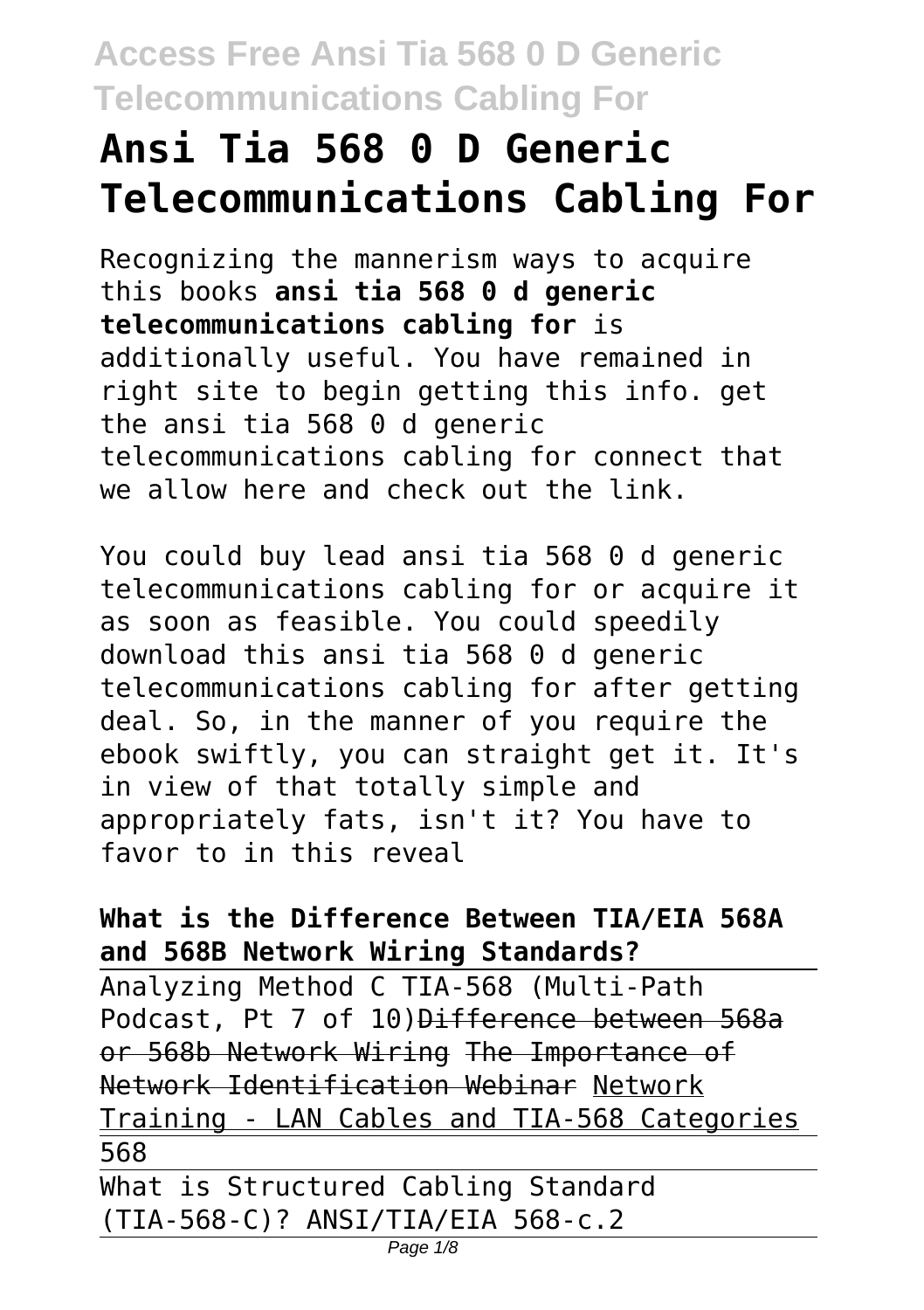027 EIA TIA 568 StandardsNorma EIA/TIA 568 A y B **Analyzing Method B TIA-568 (Multi-Path Podcast, Pt 6 of 10)** Disadvantages of Method A TIA-568 (Multi-Path Podcast, Pt 5 of 10) How To Make Ethernet Cable - Straight Through \u0026 Crossover

Structured Cabling 101: Structured Cabling Termination Kit - Video 1Cabeamento Estruturado - Normas EIA/TIA How To Make RJ45 Network Patch Cables - Cat 5E and Cat 6 **How to wire an RJ45 jack RJ45 Pinouts: Explaining 568A, 568B, Ethernet pin connectors, and crossover cables**

Como crimpar un cable de red, y diferencias entre cables CAT5 CAT6 UTP FTP STP RJ11 RJ45 **How to Punch Down a Network Ethernet Patch Panel Bundling Ethernet Cable with the Cable Comb and Terminating a Patch Panel** *Armado de Cable de Red (RJ45) \*Normas 568A y 568B\* CNT120 8ed Chap2 1 Cable Infrastructure 1* On-Demand: Fiber Optic Connector Overview **Norma TIA EIA 568 B** 568A 568B Wiring Configurations ANSI/TIA/EIA 606

NORMA ANSI/TIA/EIA-606A-B*CNT140 Chap3 1 Install 1* CIT 1503 Intro to Networks Chapter 2 *Ansi Tia 568 0 D* ANSI/TIA-568.0-D "Generic Telecommunications Cabling for Customer Premises" was developed by the TIA TR-42.1 Commercial Building Cabling Subcommittee and originally published in September, 2015. It was identified that several formulas in the Standard were not rendering correctly and the document was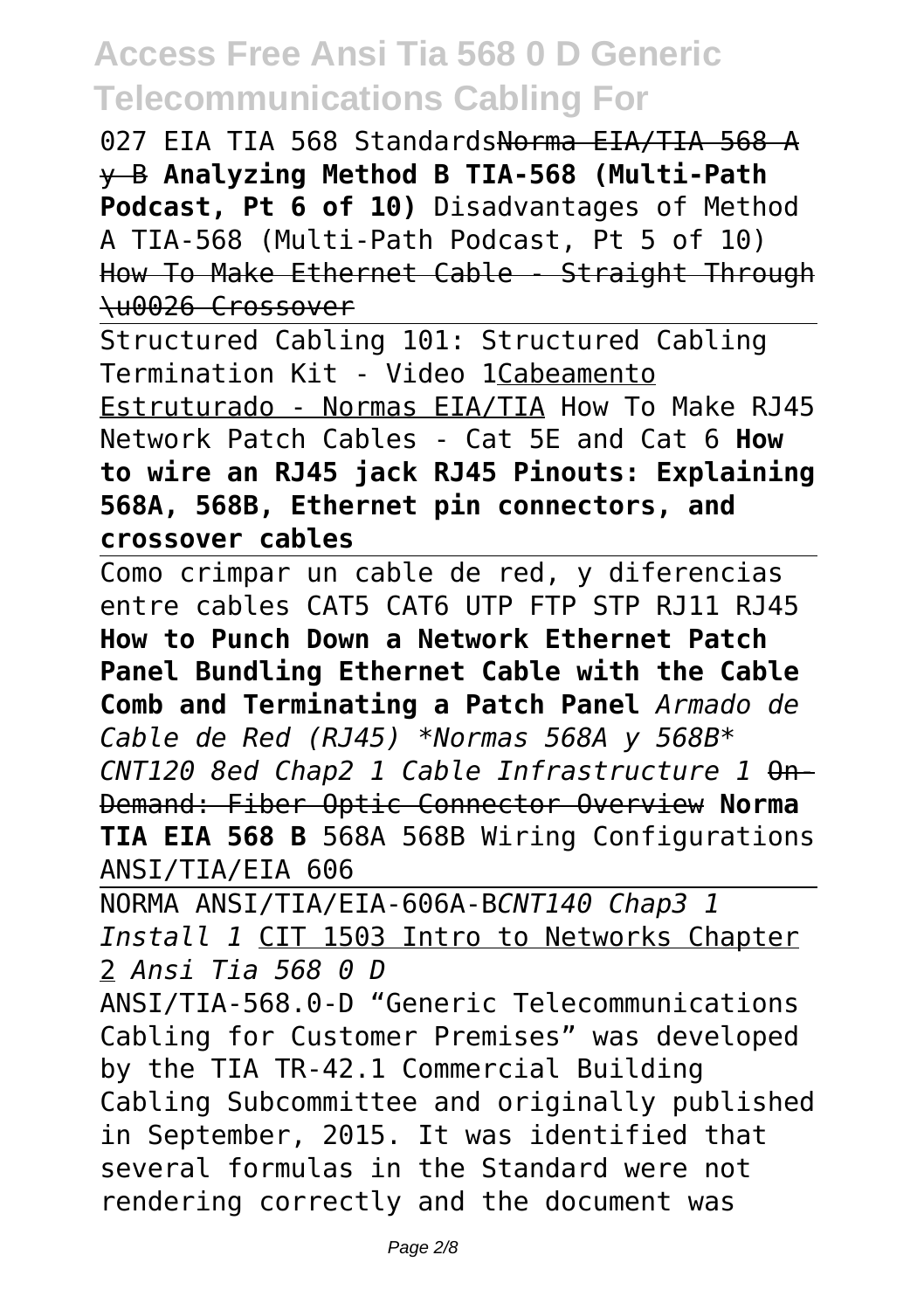revised and reaffirmed in December, 2015.

*ANSI/TIA-568.0-D: Generic Telecommunications Cabling for ...*

ANSI/TIA-568.0-D "Generic Telecommunications Cabling for Customer Premises" was developed by the TIA TR-42.1 Commercial Building Cabling Subcommittee and published in December, 2015. Significant changes from the previous edition include: Category 5e or higher rated cabling is required for all generic balanced twisted-pair cabling deployments

*ANSI/TIA-568-D: Generic Telecommunications Cabling for ...* ANSI/TIA-568 is a set of telecommunications standards from the Telecommunications Industry Association. The standards address commercial building cabling for telecommunications products and services. As of 2017, the standard is at revision D, replacing the 2009 revision C, 2001 revision B, the 1995 revision A, and the initial issue of 1991, which are now obsolete. Perhaps the best known features of ANSI/TIA-568 are the pin/pair assignments for eight-conductor 100-ohm balanced twisted pair cablin

#### *TIA/EIA-568 - Wikipedia*

TIA/EIA-568 is a set of telecommunications standards from the Telecommunications Industry Association. This Standard contains requirements that facilitate the planning and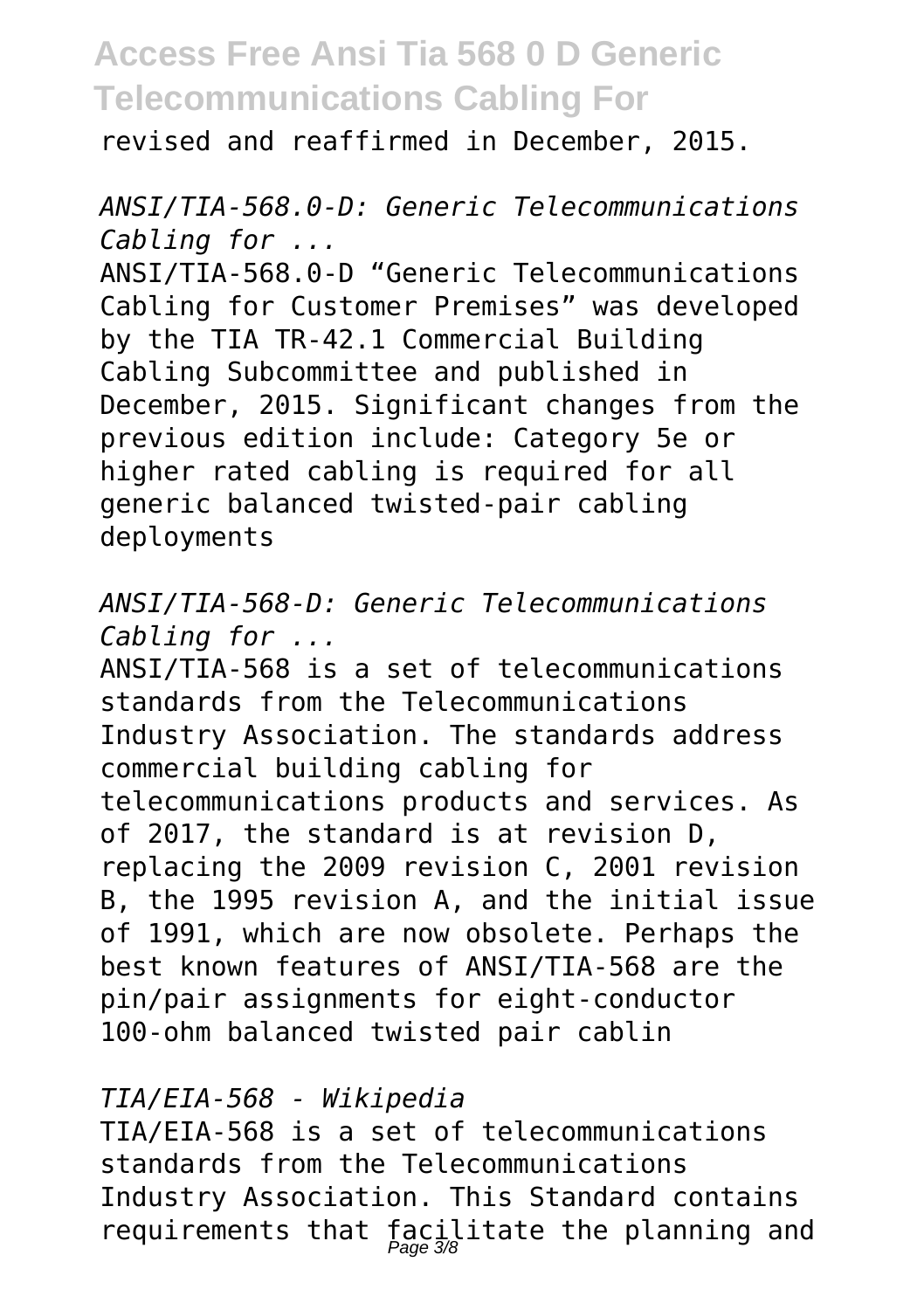installation of a structured cabling system in a commercial building environment. The structure for commercial building cabling is based on the generic cabling system structure specified in TIA-568.0-D. Performance and technical criteria for balanced twisted-pair cabling systems are specified in TIA-568-C.2.

*ANSI/TIA-568-D - Fiber Optics Tech Consortium* ANSI/TIA-568.0-D "Generic Telecommunications Cabling for Customer Premises" was developed by the TIA TR-42.1 Commercial Building Cabling Subcommittee and originally published in September, 2015. It was identified that several formulas in the Standard were not rendering correctly and the document was revised and reaffirmed in December, 2015.

*1 ANSI TIA-568.0-D Generic Telecommunications Cabling for ...*

TIA, TIA-568.0-E Generic Cabling This Standard provides structure, topologies and distances, installation, performance, and testing requirements for generic telecommunications cabling.

*ANSI/TIA-568.0-E: Generic Telecommunications Cabling for ...*

The latest TIA standard for balanced twistedpair cable systems – TIA 568.2-D – was approved for publication during the TR-42.7 meeting on June 12, 2018. It will replace TIA-568-C.2 and is expected to be published in the coming weeks. For the past year (or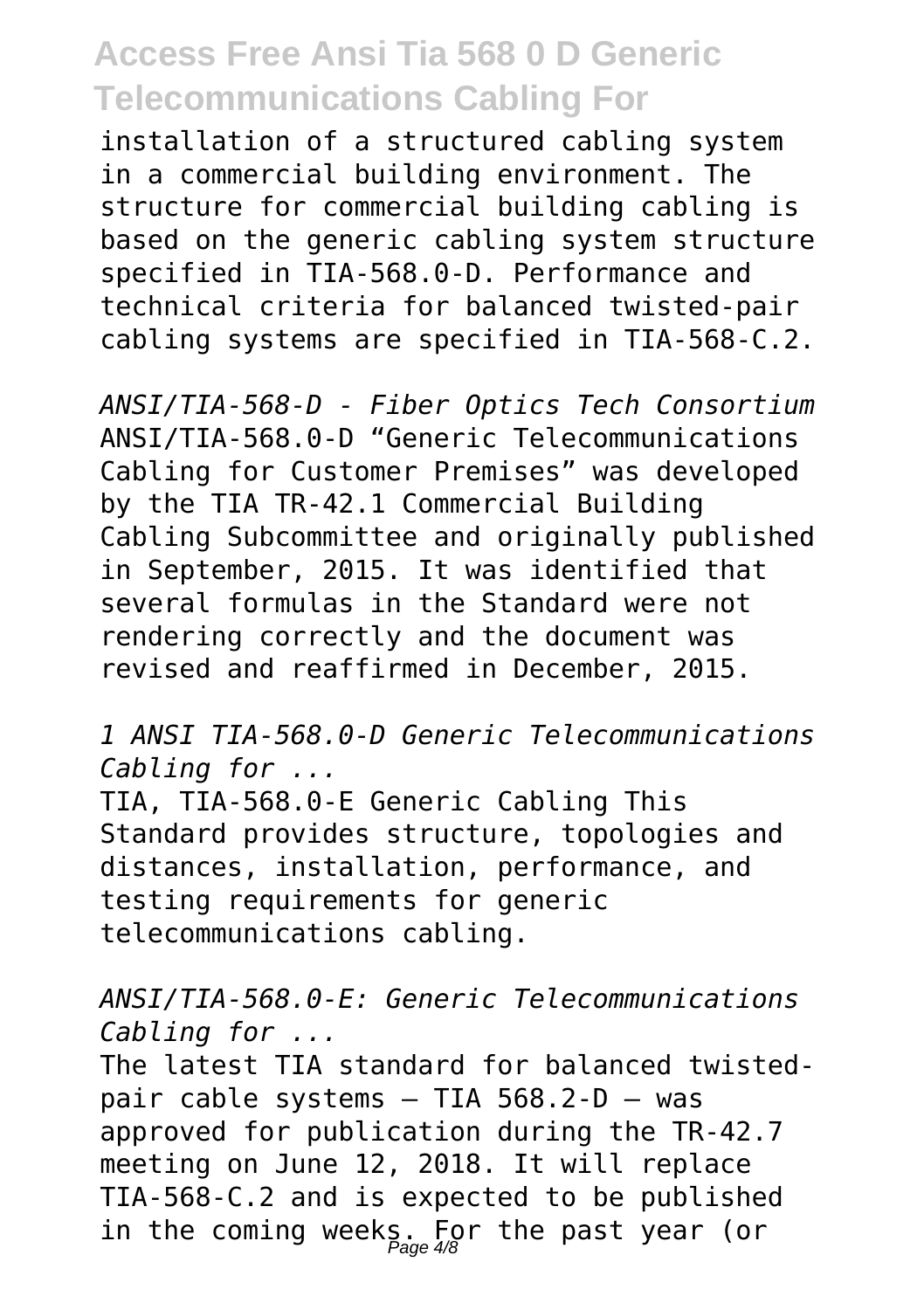more), we've been talking about many of the changes we will see in this standard, and now that it's approved, we decided a recap is ...

#### *Twisted Pair Cable Systems ANSI/TIA 568.2-D Ready to Publish*

ANSI/TIA-568.2-D: Balanced Twisted-Pair Telecommunications Cabling and Components. This Standard specifies the mechanical and transmission requirements of category 3, 5e, 6, 6A, and 8 balanced twisted-pair copper cabling and components. ANSI/TIA-568.2-D "Balanced Twisted-Pair Telecommunications Cabling and Components" was developed by the TIA TR-42.7 Copper Cabling Subcommittee and published in September, 2018.

#### *ANSI/TIA-568.2-D: Balanced Twisted-Pair Telecommunications ...*

TIA, TIA-568.1-D Commercial Building Cabling. Nov 17 2011. This Standard contains requirements that facilitate the planning and installation of a structured cabling system in a commercial building environment. The structure for commercial building cabling is based on the generic cabling system structure specified in TIA-568.0-D. Performance and technical criteria for balanced twisted-pair cabling systems are specified in TIA-568-C.2.

*ANSI/TIA-568.1-D: Commercial Building Telecommunications ...* The ANSI/TIA-568 family of Telecommunications Standards contains the requirements for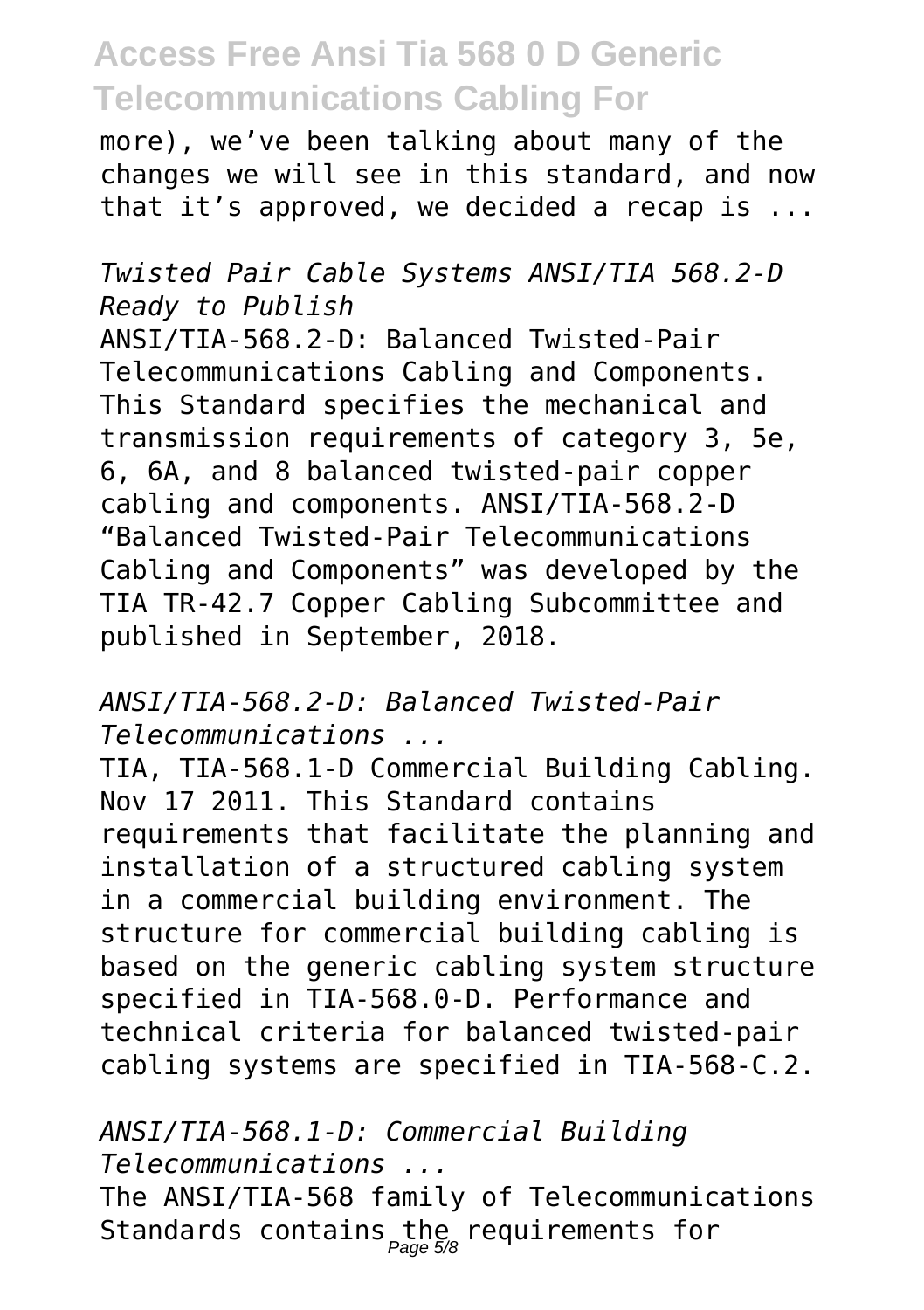balanced twisted-pair, optical fiber, and coaxial cabling.

*ANSI/TIA-568-C Family of Standards Overview | Standards ...* ANSI/TIA-568.0-D Generic Telecommunications Cabling for Customer Premises ANSI/TIA-568.1-D Commercial building Telecommunications Cabling Standard ANSI/TIA-568-C.2 Balanced Twisted Pair Telecommunications Cabling and Components Standard ANSI/TIA-568-C.3 Optical Fibre Cable Components Standards ANSI/TIA-568-C.4 Coaxial and Broadband Components (Note the change in format with revision D where ...

*Cabling Standards - Maxxam* TIA-568 SET, 2020 Edition, March 24, 2020 - COMMERCIAL BUILDING TELECOMMUNICATIONS CABLING STANDARD SET (CONTAINS: TIA-568.0-D, TIA-568.1-D, TIA-568.2-D, TIA-568.3-D AND TIA-568.4-D - WITH ADDENDUMS AND ERRATAS) There is no abstract currently available for this document

*TIA-568 SET : COMMERCIAL BUILDING TELECOMMUNICATIONS ...* TIA-568-C.0 February 2009 Generic Telecommunications Cabling for Customer Premises ANSI/TIA-568-C.0-2009 APPROVED: FEBRUARY 2, 2009

*TIA-568-C.0 Generic Telecommunications Cabling for ...*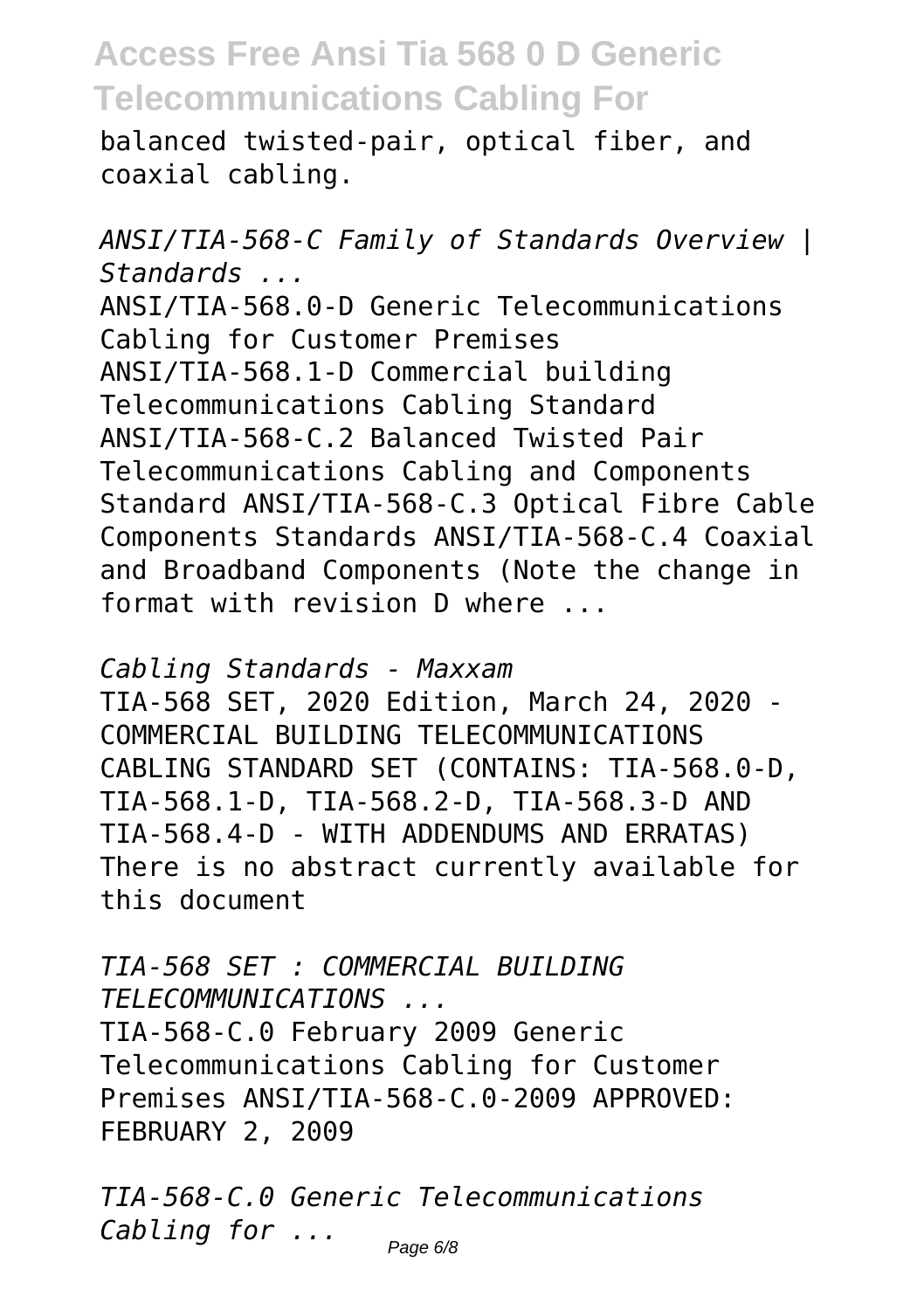ANSI/TIA-607-D informs system designers, installers and owners of appropriate components and techniques needed to build a generic telecommunications bonding and grounding (earthing) infrastructure that interconnects to electrical and telecommunications systems.

*New and emerging cabling standards from the TIA | Cabling ...* The Telecommunications Industry Association (TIA) recently published the ANSI/TIA-569-E standard, Telecommunications Pathways and Spaces. The "E" revision supersedes the 569-D standard, which was published in 2015. ANSI/TIA-569-E was developed by the TIA's TR-42.3 Subcommittee.

*TIA-569-E Telecom Pathways and Spaces standard published ...*

ANSI/TIA-568-2.D Annex C b) Twisted pair Category 5e, 6, 6A, 7 or 7A cords are not. permitted as their performance degrades with use and can cause false Return Loss failures. 3. Patch Cord Adapters. a) The Patch Cord Adapter must contain a test jack must meet the requirements for NEXT, FEXT and Return Loss in accordance with ANSI/TIA-568-2.D ...

*ASITIA6C Cat 6A ield Test Specifications* This addendum updates ANSI/TIA-568.3-D with the addition of OM5 and OS1a nomenclature, connecting hardware color definitions including the color  $\lim\limits_{\substack{\text{Page 7/8}}}$  for <code>OM5</code> hardware,